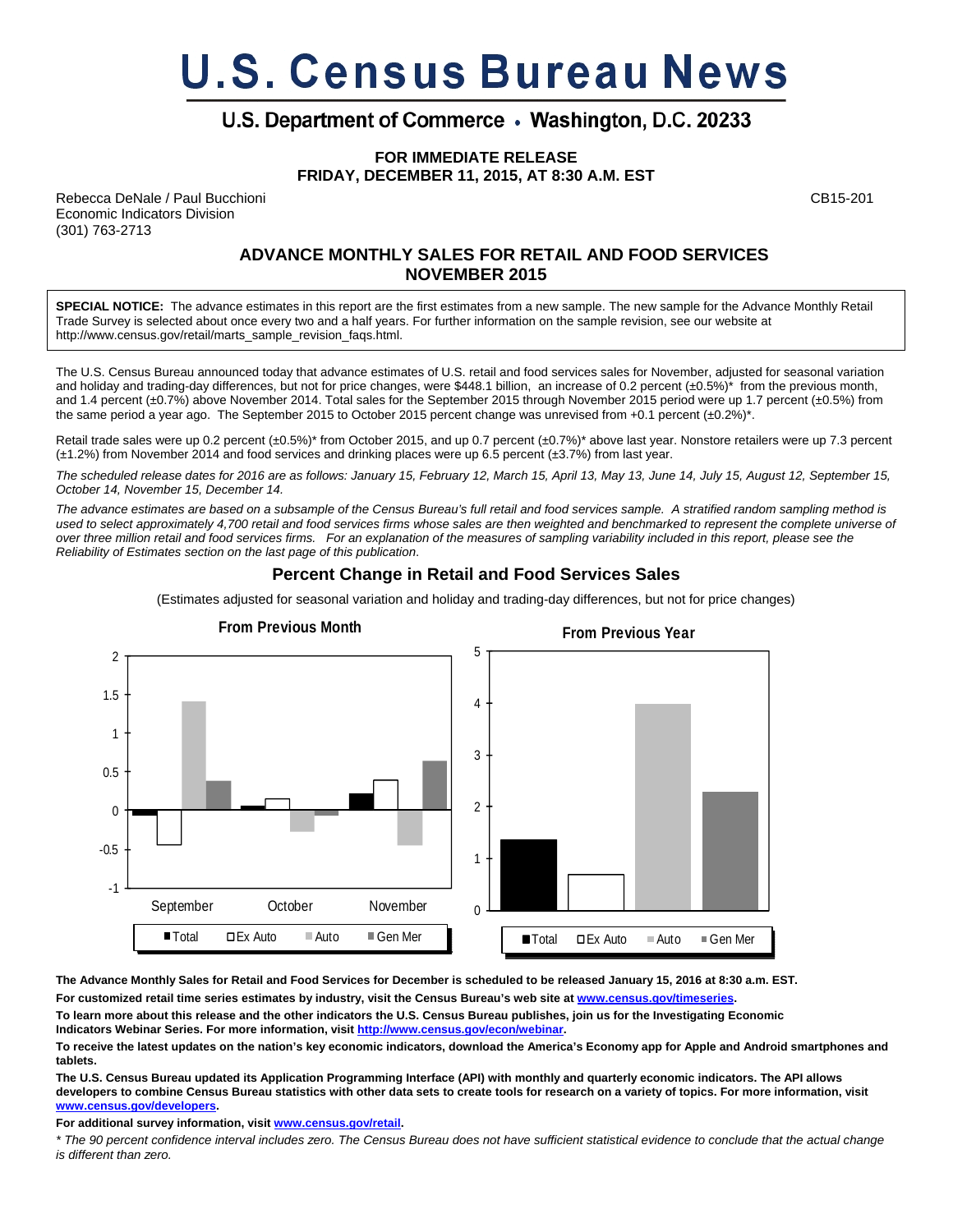# **Table 1. Estimated Monthly Sales for Retail and Food Services, by Kind of Business**

**(Total sales estimates are shown in millions of dollars and are based on data from the Advance Monthly Retail Trade Survey, Monthly Retail Trade Survey, and administrative records.)**

|                            | <b>Kind of Business</b>                                   | <b>Not Adjusted</b>   |                                |                 |                  |                  |                  |                  | Adjusted <sup>2</sup> |                  |                  |                  |                  |
|----------------------------|-----------------------------------------------------------|-----------------------|--------------------------------|-----------------|------------------|------------------|------------------|------------------|-----------------------|------------------|------------------|------------------|------------------|
| NAICS <sup>1</sup><br>code |                                                           | 11 Month Total        |                                | 2015            |                  | 2014             |                  | 2015             |                       | 2014             |                  |                  |                  |
|                            |                                                           |                       | % Chg.                         | Nov. $3$        | Oct.             | Sept.            | Nov.             | Oct.             | Nov. $3$              | Oct.             | Sept.            | Nov.             | Oct.             |
|                            |                                                           | 2015                  | 2014                           | (a)             | (p)              | (r)              |                  |                  | (a)                   | (p)              | (r)              | (r)              | (r)              |
|                            | Retail & food services,                                   |                       |                                |                 |                  |                  |                  |                  |                       |                  |                  |                  |                  |
|                            |                                                           | 4,804,236             | 2.0                            | 443,714         | 444,984          | 430,169          | 437,196          | 437,277          | 448,117               | 447,125          | 446,855          | 442,129          | 439,749          |
|                            | Total (excl. motor vehicle & parts)                       | 3,792,831             | 0.8                            | 360,082         | 353,771          | 338,500          | 357,040          | 351,578          | 354,434               | 353,022          | 352,499          | 352,029          | 351,473          |
|                            |                                                           | 4,236,277             | 1.3                            | 393,511         | 391.002          | 379,473          | 389.581          | 387,116          | 395,160               | 394,562          | 394,429          | 392,426          | 390,183          |
|                            | $\mathsf{GAFO}^4$                                         | $(*)$                 | $(*)$                          | $(*)$           | 103,445          | 98,171           | 115,295          | 100,820          | $(*)$                 | 105,687          | 105,810          | 104,314          | 104,012          |
| 441                        | Motor vehicle & parts dealers                             | 1,011,405             | 6.9                            | 83,632          | 91,213           | 91,669           | 80,156           | 85,699           | 93,683                | 94.103           | 94,356           | 90,100           | 88,276           |
| 4411, 4412                 | Auto & other motor veh. dealers.                          | 931.347               | 7.5                            | 76,659          | 83,666           | 84,441           | 73,128           | 78,165           | 86,328                | 86,881           | 87,142           | 82,631           | 81,168           |
| 44111                      | New car dealers                                           | $(*)$                 | $(*)$                          | $(*)$           | 71,500           | 72,056           | 63,290           | 66,143           | (NA)                  | (NA)             | (NA)             | (NA)             | (NA)             |
| 4413                       | Auto parts, acc. & tire stores                            | $(*)$                 | $(*)$                          | $(*)$           | 7,547            | 7,228            | 7,028            | 7,534            | (NA)                  | (NA)             | (NA)             | (NA)             | (NA)             |
| 442                        | Furniture & home furn. stores                             | 93,108                | 5.6                            | 9,200           | 8,787            | 8,790            | 8,767            | 8,254            | 8,779                 | 8,805            | 8,764            | 8,326            | 8,279            |
| 4421                       | Furniture stores                                          | $(\dot{z})$           | $(*)$                          | $(*)$           | 4,774            | 4,955            | 4,673            | 4,428            | (NA)                  | (NA)             | (NA)             | (NA)             | (NA)             |
| 4422                       | Home furnishings stores                                   | $(*)$                 | $(*)$                          | $(*)$           | 4,013            | 3,835            | 4,094            | 3,826            | (NA)                  | (NA)             | (NA)             | (NA)             | (NA)             |
| 443                        | Electronics & appliance stores                            | 90,738                | $-1.8$                         | 10,662          | 8,155            | 8,243            | 10,857           | 8,400            | 8,746                 | 8,693            | 8,701            | 8,954            | 9,015            |
| 44311, 13                  | Appl., T.V. & camera                                      | $(\dot{\phantom{a}})$ | $(*)$                          | $(*)$           | 5,915            | 6,028            | 7,794            | 6,154            | $(*)$                 | 6,340            | 6,365            | 6,594            | 6,646            |
| 44312                      | Computer & software stores                                | $(*)$                 | $(*)$                          | $(*)$           | (S)              | (S)              | (S)              | (S)              | $(*)$                 | (S)              | (S)              | (S)              | (S)              |
| 444                        | Building material & garden eq. &                          |                       |                                |                 |                  |                  |                  |                  |                       |                  |                  |                  |                  |
|                            | supplies dealers                                          | 305,651               | 3.9                            | 26,372          | 28,538           | 27,404           | 25,345           | 27,808           | 27,869                | 27,942           | 27,695           | 27,280           | 26,833           |
| 4441                       | Building mat. & sup. dealers                              | $(*)$                 | $(*)$                          | $(*)$           | 25,023           | 24,298           | 22,044           | 24,398           | $(*)$                 | 24,084           | 23,798           | 23,451           | 23,126           |
| 445                        | Food & beverage stores                                    | 618.844               | 2.8                            | 56,690          | 57,260           | 55,323           | 56,263           | 56,122           | 57,237                | 56,815           | 56,903           | 56,044           | 56,021           |
| 4451<br>4453               | Grocery stores<br>Beer, wine & liquor stores              | 553,122<br>$(*)$      | 2.5<br>$(*)$                   | 50,480<br>$(*)$ | 51,093<br>4,293  | 49,368<br>4,094  | 50,178<br>4,137  | 50,183<br>4,092  | 50,990<br>$(*)$       | 50,587<br>4,255  | 50,634<br>4,251  | 49,978<br>4,112  | 49,983<br>4,108  |
|                            |                                                           |                       |                                |                 |                  |                  |                  |                  |                       |                  |                  |                  |                  |
| 446<br>44611               | Health & personal care stores<br>Pharmacies & drug stores | 284,541<br>$(*)$      | 4.3<br>$(*)$                   | 25,644<br>$(*)$ | 26,880<br>22,680 | 25,955<br>21,658 | 24,518<br>20,285 | 25,971<br>21,765 | 26,629<br>$(*)$       | 26,640<br>22,323 | 26,512<br>22,191 | 25,727<br>21,263 | 25,562<br>21,213 |
|                            | Gasoline stations                                         | 401,153               |                                |                 |                  |                  |                  |                  |                       |                  |                  |                  |                  |
| 447                        |                                                           |                       | $-19.8$                        | 31,892          | 35,874           | 35,553           | 39,730           | 44,942           | 34,478                | 34,762           | 35,097           | 43,044           | 43,633           |
| 448                        | <b>Clothing &amp; clothing accessories</b>                | 221,173               | 2.2                            | 22,927          | 20,644           | 19,071           | 23,300           | 20,117           | 21,313                | 21,147           | 21,262           | 21,245           | 20,903           |
|                            |                                                           |                       |                                |                 |                  |                  |                  |                  |                       |                  |                  |                  |                  |
| 44811<br>44812             | Men's clothing stores<br>Women's clothing stores          | $(*)$                 | $(*)$                          | $(*)$           | 805<br>3,844     | 750<br>3,549     | 880<br>4,365     | 832<br>3,940     | $(*)$<br>$(*)$        | 771<br>3,776     | 788<br>3,768     | 817<br>3,961     | 812<br>3,901     |
| 44814                      | Family clothing stores                                    | $(*)$<br>$(*)$        | $(*)$<br>$(\dot{\phantom{a}})$ | $(*)$<br>$(*)$  | 8,388            | 7,481            | 9,478            | 7,968            | (NA)                  | (NA)             | (NA)             | (NA)             | (NA)             |
| 4482                       | Shoe stores                                               | $(*)$                 | $(*)$                          | $(*)$           | 2,661            | 2,565            | 2,864            | 2,581            | $(*)$                 | 2,852            | 2,866            | 2,813            | 2,808            |
| 451                        | Sporting goods, hobby, book &                             |                       |                                |                 |                  |                  |                  |                  |                       |                  |                  |                  |                  |
|                            | music stores                                              | 76,054                | 5.7                            | 8,125           | 6,758            | 7,125            | 7,740            | 6,416            | 7,572                 | 7,509            | 7,500            | 7,187            | 7,209            |
| 452                        | General merchandise stores……….                            | 598,348               | 1.1                            | 62,970          | 56,151           | 52,209           | 62,077           | 54,645           | 57,205                | 56,833           | 56,870           | 55,925           | 55,868           |
| 4521                       | Department stores (ex. L.D.)                              | 142,116               | $-1.9$                         | 16,517          | 12,997           | 12,082           | 16,997           | 13,191           | 13,728                | 13,728           | 13,720           | 14,068           | 13,969           |
| 4521                       | Department stores (incl. L.D.) <sup>5</sup>               | $(*)$                 | $(*)$                          | $(*)$           | 13,152           | 12,220           | 17,320           | 13,467           | $(*)$                 | (NA)             | (NA)             | (NA)             | (NA)             |
| 4529                       | Other general merch. stores                               | $(\dot{\phantom{a}})$ | $(\dot{\phantom{a}})$          | $(*)$           | 43,154           | 40,127           | 45,080           | 41,454           | $(*)$                 | 43,105           | 43,150           | 41,857           | 41,899           |
| 45291                      | Warehouse clubs &                                         |                       |                                |                 |                  |                  |                  |                  |                       |                  |                  |                  |                  |
|                            | supercenters                                              | $(*)$                 | $(*)$                          | $(*)$           | 37,352           | 34,745           | 39,281           | 35,923           | $(*)$                 | 37,315           | 37,400           | 36,371           | 36,396           |
| 45299                      | All oth. gen. merch. stores                               | $(*)$                 | $(*)$                          | $(*)$           | 5,802            | 5,382            | 5,799            | 5,531            | $(\dot{\phantom{a}})$ | 5,790            | 5,750            | 5,486            | 5,503            |
| 453                        | Miscellaneous store retailers                             | 108,397               | 4.2                            | 9,566           | 10,650           | 9,965            | 9,290            | 10,572           | 9,999                 | 9,931            | 9,964            | 9,770            | 9,908            |
| 454                        | Nonstore retailers                                        | 426,865               | 6.0                            | 45,831          | 40,092           | 38,166           | 41,538           | 38,170           | 41,650                | 41,382           | 40,805           | 38,824           | 38,676           |
| 4541                       | Elect. shopping & m/o houses                              | $(*)$                 | $(\dot{\phantom{a}})$          | $(*)$           | 34,542           | 33,198           | 34,966           | 31,641           | $(*)$                 | 35,795           | 35,279           | 32,316           | 32,221           |
| 722                        | Food services & drinking places                           | 567,959               | 8.1                            | 50,203          | 53,982           | 50,696           | 47,615           | 50,161           | 52,957                | 52,563           | 52,426           | 49,703           | 49,566           |

 **(\*) Advance estimates are not available for this kind of business.**

 **(NA) Not available (a) Advance estimate (p) Preliminary estimate (r) Revised estimate**

 **(S) Estimate does not meet publication standards because of high sampling variability (coefficient of variation is greater than 30%), poor response quality (total quantity response rate is less than 50%), or other concerns about the estimate's quality.**

 **(1) For a full description of the NAICS codes used in this table, see http://www.census.gov/eos/www/naics**

 **(2) Estimates are concurrently adjusted for seasonal variation and for holiday and trading day differences, but not for price changes. Concurrent seasonal adjustment uses all available unadjusted estimates as input to the X-13ARIMA-SEATS program. The factors derived from the program are used in calculating all seasonally adjusted estimates shown in this table. Year-to-date seasonally adjusted sales estimates are not tabulated. Adjustment factors and explanatory material can be found on the Internet at http://www.census.gov/retail**

 **(3) Advance estimates are based on early reports obtained from a small sample of firms selected from the larger Monthly Retail Trade Survey (MRTS) sample. All other estimates are from the MRTS sample.**

 **(4) GAFO represents firms which specialize in department store types of merchandise and is comprised of furniture & home furnishings (442), electronics & appliances (443), clothing & accessories (448), sporting goods, hobby, book, and music (451), general merchandise (452), office supply, stationery, and gift stores (4532).**

 **(5) Estimates include data for leased departments operated within department stores. Data for this line are not included in broader kind-of-business totals.**

 **Note: Table 3 provides estimated measures of sampling variability. Additional information on confidentiality protection, sampling error, nonsampling error, sample design, and definitions may be found at http://www.census.gov/retail**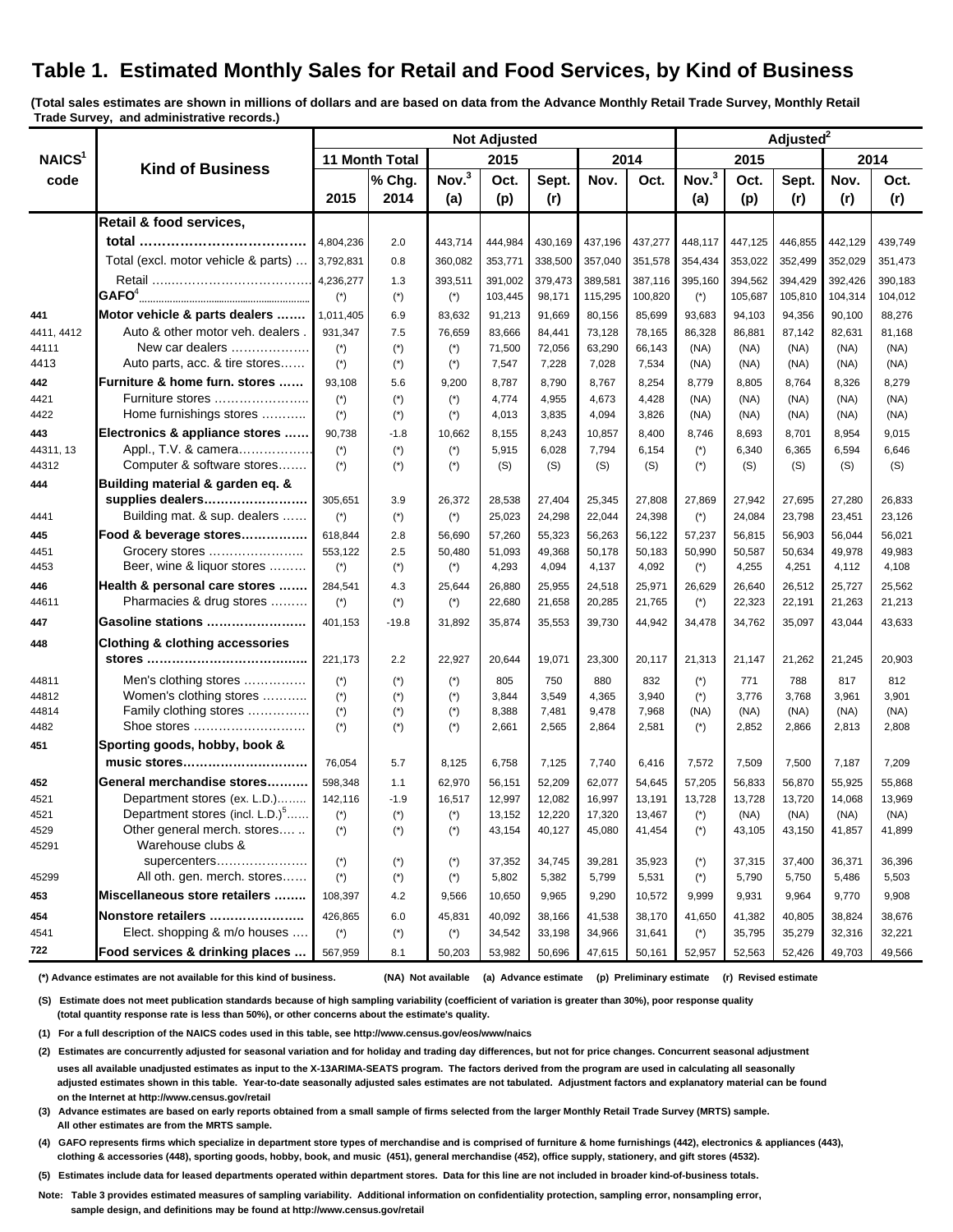## **Table 2. Estimated Change in Monthly Sales for Retail and Food Services, by Kind of Business**

**Monthly Retail Trade Survey, and administrative records.) (Estimates are shown as percents and are based on data from the Advance Monthly Retail Trade Survey,**

|              |                                                            | Percent Change <sup>1</sup> |                               |                  |                       |                                           |                                   |  |  |  |
|--------------|------------------------------------------------------------|-----------------------------|-------------------------------|------------------|-----------------------|-------------------------------------------|-----------------------------------|--|--|--|
| <b>NAICS</b> | <b>Kind of Business</b>                                    |                             | Nov. 2015 Advance<br>$from -$ | from $-$         | Oct. 2015 Preliminary | Sep. 2015<br>through<br>Nov. 2015 from -- |                                   |  |  |  |
| code         |                                                            | Oct. 2015<br>(p)            | Nov. 2014<br>(r)              | Sep. 2015<br>(r) | Oct. 2014<br>(r)      | Jun. 2015<br>through<br>Aug. 2015         | Sep. 2014<br>through<br>Nov. 2014 |  |  |  |
|              | Retail & food services,                                    |                             |                               |                  |                       |                                           |                                   |  |  |  |
|              |                                                            | 0.2                         | 1.4                           | 0.1              | 1.7                   | 0.3                                       | 1.7                               |  |  |  |
|              | Total (excl. motor vehicle & parts)                        | 0.4                         | 0.7                           | 0.1              | 0.4                   | $-0.1$                                    | 0.6                               |  |  |  |
|              |                                                            | 0.2                         | 0.7                           | 0.0              | 1.1                   | 0.2                                       | 1.1                               |  |  |  |
| 441          | Motor vehicle & parts dealers                              | $-0.4$                      | 4.0                           | $-0.3$           | 6.6                   | 1.8                                       | 6.3                               |  |  |  |
| 4411.4412    | Auto & other motor veh. dealers                            | $-0.6$                      | 4.5                           | $-0.3$           | 7.0                   | 2.0                                       | 6.8                               |  |  |  |
| 442          | Furniture & home furn. stores                              | $-0.3$                      | 5.4                           | 0.5              | 6.4                   | 1.7                                       | 6.1                               |  |  |  |
| 443          | Electronics & appliance stores                             | 0.6                         | $-2.3$                        | $-0.1$           | $-3.6$                | 0.9                                       | $-3.2$                            |  |  |  |
| 444          | Building material & garden eq. &<br>supplies dealers       | $-0.3$                      | 2.2                           | 0.9              | 4.1                   | 0.4                                       | 3.2                               |  |  |  |
| 445<br>4451  | Food & beverage stores<br>Grocery stores                   | 0.7<br>0.8                  | 2.1<br>2.0                    | $-0.2$<br>$-0.1$ | 1.4<br>1.2            | 0.2<br>0.2                                | 1.9<br>1.7                        |  |  |  |
| 446          | Health & personal care stores                              | 0.0                         | 3.5                           | 0.5              | 4.2                   | 1.0                                       | 3.7                               |  |  |  |
| 447          | Gasoline stations                                          | $-0.8$                      | $-19.9$                       | $-1.0$           | $-20.3$               | $-7.3$                                    | $-20.5$                           |  |  |  |
| 448          | <b>Clothing &amp; clothing accessories</b>                 | 0.8                         | 0.3                           | $-0.5$           | 1.2                   | $-0.6$                                    | 1.5                               |  |  |  |
| 451          | Sporting goods, hobby, book &<br>music stores              | 0.8                         | 5.4                           | 0.1              | 4.2                   | 1.7                                       | 5.3                               |  |  |  |
| 452<br>4521  | General merchandise stores<br>Department stores (ex. L.D.) | 0.7<br>0.0                  | 2.3<br>$-2.4$                 | $-0.1$<br>0.1    | 1.7<br>$-1.7$         | 0.9<br>$-1.1$                             | 2.1<br>$-1.9$                     |  |  |  |
| 453          | Miscellaneous store retailers                              | 0.7                         | 2.3                           | $-0.3$           | 0.2                   | $-1.9$                                    | 1.5                               |  |  |  |
| 454          | Nonstore retailers                                         | 0.6                         | 7.3                           | 1.4              | 7.0                   | 2.0                                       | 6.9                               |  |  |  |
| 722          | Food services & drinking places                            | 0.7                         | 6.5                           | 0.3              | 6.0                   | 1.3                                       | 6.6                               |  |  |  |

**(p) Preliminary estimate (r) Revised estimate**

**(1) Estimates shown in this table are derived from adjusted estimates provided in Table 1 of this report.**

**Note: Table 3 provides estimated measures of sampling variability. Additional information on confidentiality protection, sampling error, nonsampling error, sample design, and definitions may be found at http://www.census.gov/retail.**

**Source: U.S. Census Bureau**